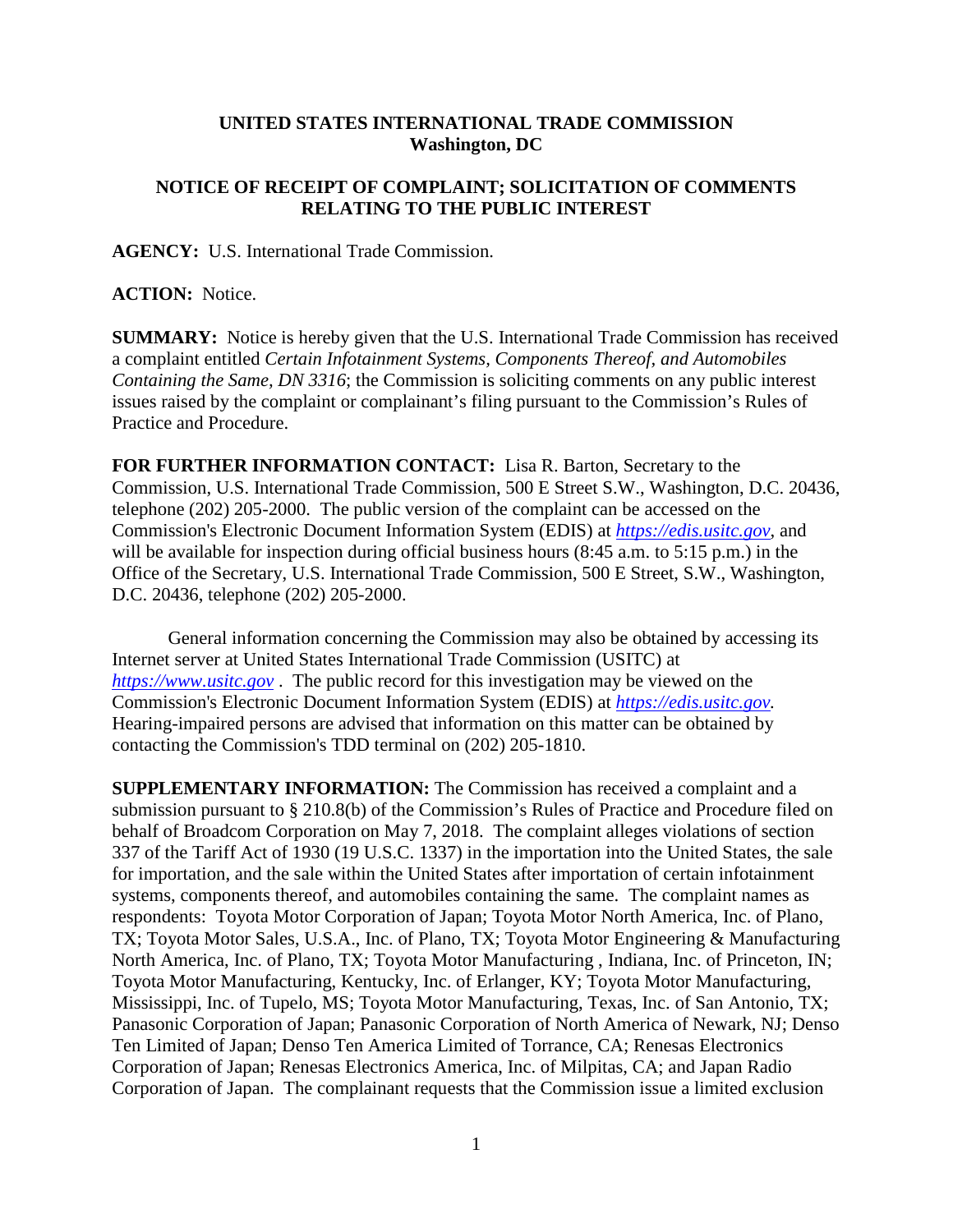order, cease and desist orders and impose a bond upon respondents' alleged infringing articles during the 60-day Presidential review period pursuant to 19 U.S.C. 1337(j).

Proposed respondents, other interested parties, and members of the public are invited to file comments, not to exceed five (5) pages in length, inclusive of attachments, on any public interest issues raised by the complaint or § 210.8(b) filing. Comments should address whether issuance of the relief specifically requested by the complainant in this investigation would affect the public health and welfare in the United States, competitive conditions in the United States economy, the production of like or directly competitive articles in the United States, or United States consumers.

In particular, the Commission is interested in comments that:

- (i) explain how the articles potentially subject to the requested remedial orders are used in the United States;
- (ii) identify any public health, safety, or welfare concerns in the United States relating to the requested remedial orders;
- (iii) identify like or directly competitive articles that complainant, its licensees, or third parties make in the United States which could replace the subject articles if they were to be excluded;
- (iv) indicate whether complainant, complainant's licensees, and/or third party suppliers have the capacity to replace the volume of articles potentially subject to the requested exclusion order and/or a cease and desist order within a commercially reasonable time; and
- (v) explain how the requested remedial orders would impact United States consumers.

Written submissions must be filed no later than by close of business, eight calendar days after the date of publication of this notice in the *Federal Register*. There will be further opportunities for comment on the public interest after the issuance of any final initial determination in this investigation.

Persons filing written submissions must file the original document electronically on or before the deadlines stated above and submit 8 true paper copies to the Office of the Secretary by noon the next day pursuant to § 210.4(f) of the Commission's Rules of Practice and Procedure (19 CFR 210.4(f)). Submissions should refer to the docket number ("Docket No. 3316) in a prominent place on the cover page and/or the first page. (*See* Handbook for Electonic Filing Procedures, **Electronic Filing Procedures**<sup>[1](#page-1-0)</sup>). Persons with questions regarding filing should contact the Secretary (202-205-2000).

 $\overline{a}$ 

<span id="page-1-0"></span><sup>1</sup> Handbook for Electronic Filing Procedures: *[https://www.usitc.gov/documents/handbook\\_on\\_filing\\_procedures.pdf](https://www.usitc.gov/documents/handbook_on_filing_procedures.pdf)*